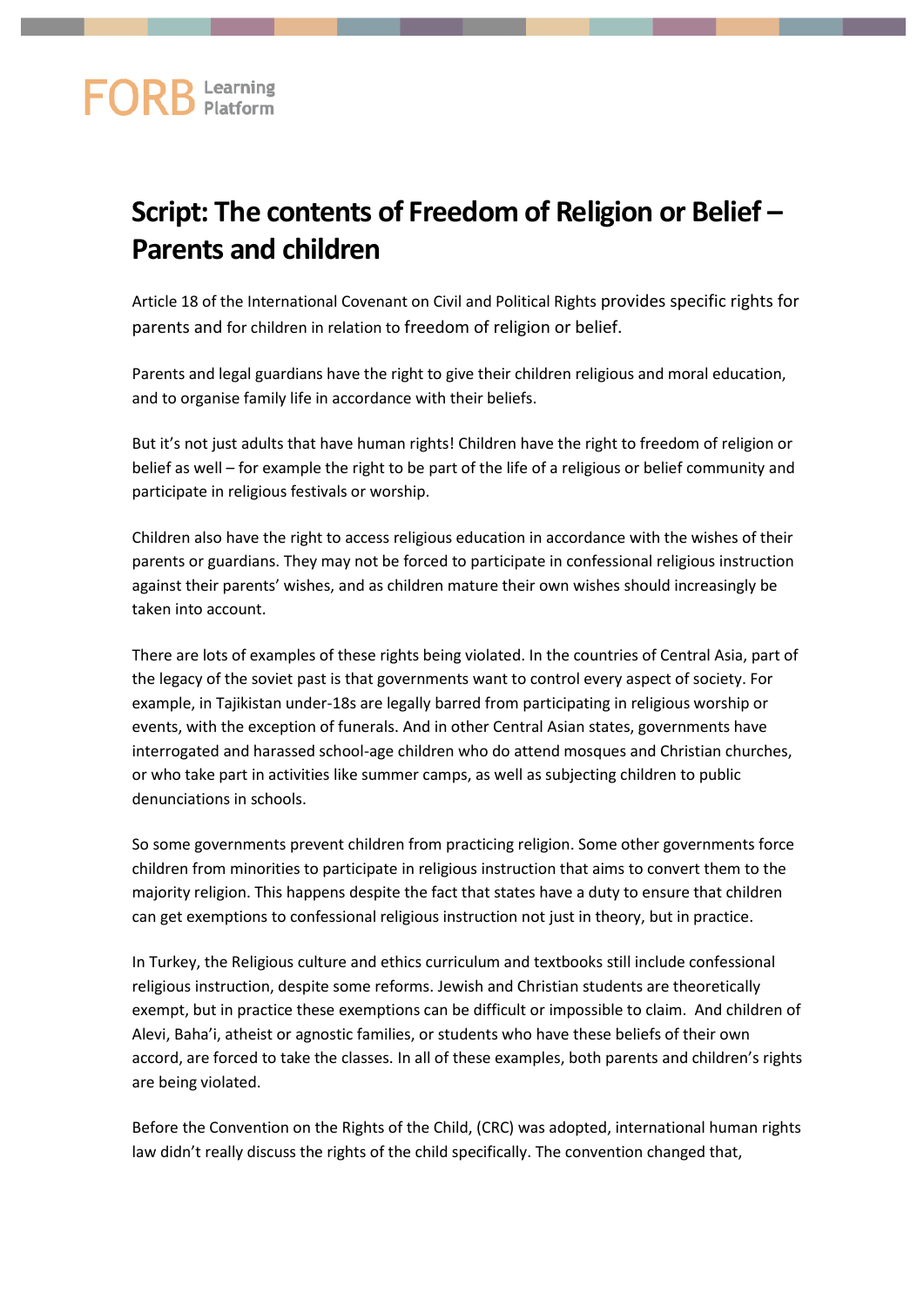emphasising children as rights holders and in Article 14 as having the right to freedom of religion or belief themselves.

Article 14 presents children as both independent and vulnerable, needing parental help and guidance as they exercise their right to freedom of religion or belief, especially in relation to the state.

The convention states that the principle that should guide all matters is the best interests of the child. It also emphasises children's right to express their opinions on all matters affecting them. None the less, it is often grownups, in particular parents, who come to a conclusion about what these best interests are, and speak up for them.

Sometimes, however, the interests of children and parents can be different. In these cases, children's right to freedom of religion or belief has to be balanced against the same right of parents.

For example, at what age does a child have the right to make their own decisions about religious practice or belief? About whether they want to go to church for example?

According to the Convention on the Rights of the Child, parental direction in matters of religion or belief is to be given in a manner consistent with the child's evolving capacities. In other words, the older and more mature a child becomes the greater freedom they should have.

The international legal norm for adulthood lies at 18, but the question of how much independence and mental maturity is ascribed to children as they progress through childhood varies greatly between cultures and contexts. Different countries have different laws and regulations. In Sweden, for example, children from the age of 12 can't be made a member of a religious community against their will.

The Convention on the Rights of the Child does establish a universal norm regarding how parents bring children up - the practice of a religion or belief may not harm the physical or mental health or development of a child.

Cases concerning parents' rights to freedom of religion or belief versus the rights of the child seldom come to court. However, the right of Jehovah's witnesses to stop their children from receiving blood transfusions is one example where courts have ruled against parents' rights to freedom of religion or belief, and in favour of the child's right to life.

To sum up, in this film we have looked at the rights of parents and children.

Children have the right to freedom of religion or belief, and parents have the right to bring their children up in accordance with their beliefs. This should be done in a manner consistent with the child's growing maturity, and the practice of a religion or belief may not harm the physical or mental health or development of a child. Examples of violations include states that forbid